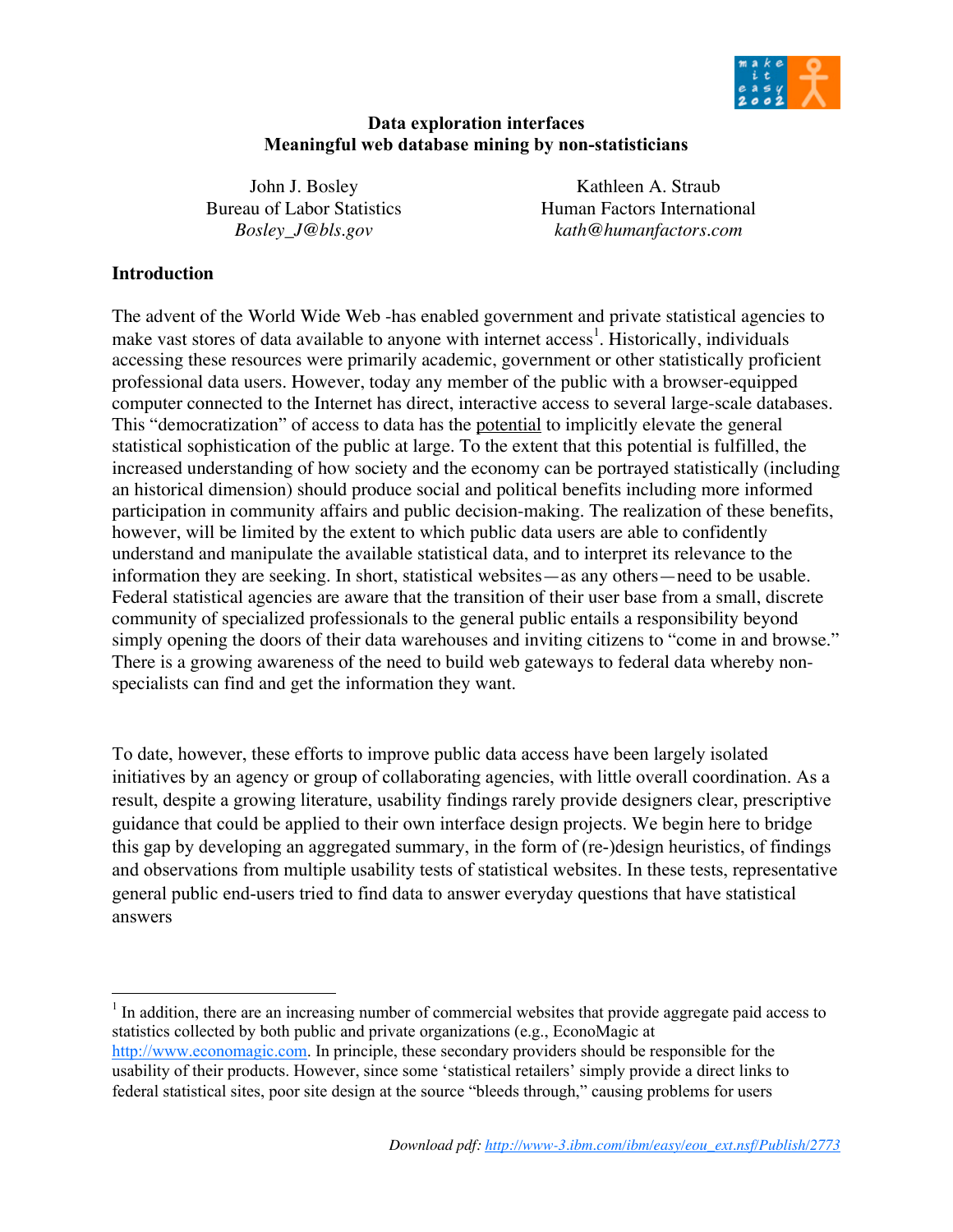Our heuristics are intended to guide interface designers focusing on the development of statistical data-mining interfaces intended for use by the general public. Some of the singleagency sites that have been reviewed<sup>2</sup> in the process of deriving these heuristics include:

Crime statistics (Bureau of Justice Statistics): http://149.101.22.40/dataonline/, a sub-site of http://www.ojp.usdoj.gov/bjs/. Labor statistics (Bureau of Labor Statistics): http://stats.bls.gov

In addition, the design heuristics are also informed by observations from usability testing of the following multi-agency initiatives, which enable users to locate and extract data from multiple federal data repositories simultaneously:

FERRET (Federal Electronic Research and Review Extraction Tool): A joint Census Bureau and BLS initiative: http://ferret.bls.census.gov/cgi-bin/ferret FedStats: the Interagency Council for Statistical Policy Project : http://www.fedstats.gov

In addition, the creation of these heuristics is informed more broadly by usability tests of statistically oriented websites which are oriented toward the retrieval of retrieving document-like charts or tables of aggregate.

Energy statistics (Energy Information Administration): http://www.eia.doe.gov/ Biological statistics: (National Biological Infrastructure Initiative site at the US Geological Survey) http://www.nbii.gov Science manpower and other resources statistics (National Science Foundation): http://\www.nsf.gov/sbe/srs

While this third group of sites does not support the degree of flexibility or capacity to accommodate highly specific data requests that are the focus of the proposed heuristics, users of these and similar sites are observed to experience difficulties which are broadly congruent with the highlighted challenges. As such, designers of similar sites may also find a subset of the proposed heuristics applicable to their work.

# **Statistical Interfaces**

Bosley & Conrad (2000) report meta-analyses of a series of usability tests focused on data access websites including websites at BLS and Census Bureau. Based on that work, they have presented a working model of the data access task outlining three principal, sequential sub-tasks<sup>3</sup>:

 $\frac{1}{2}$  $2^2$  The sponsoring agencies vary in the degree to which they have implemented the findings and recommendations that the tests produced. Therefore, these websites as they currently exist may not reflect the benefits of the tests performed.

 $3$  For simple data access scenarios, some or all of some steps may be omitted or skipped.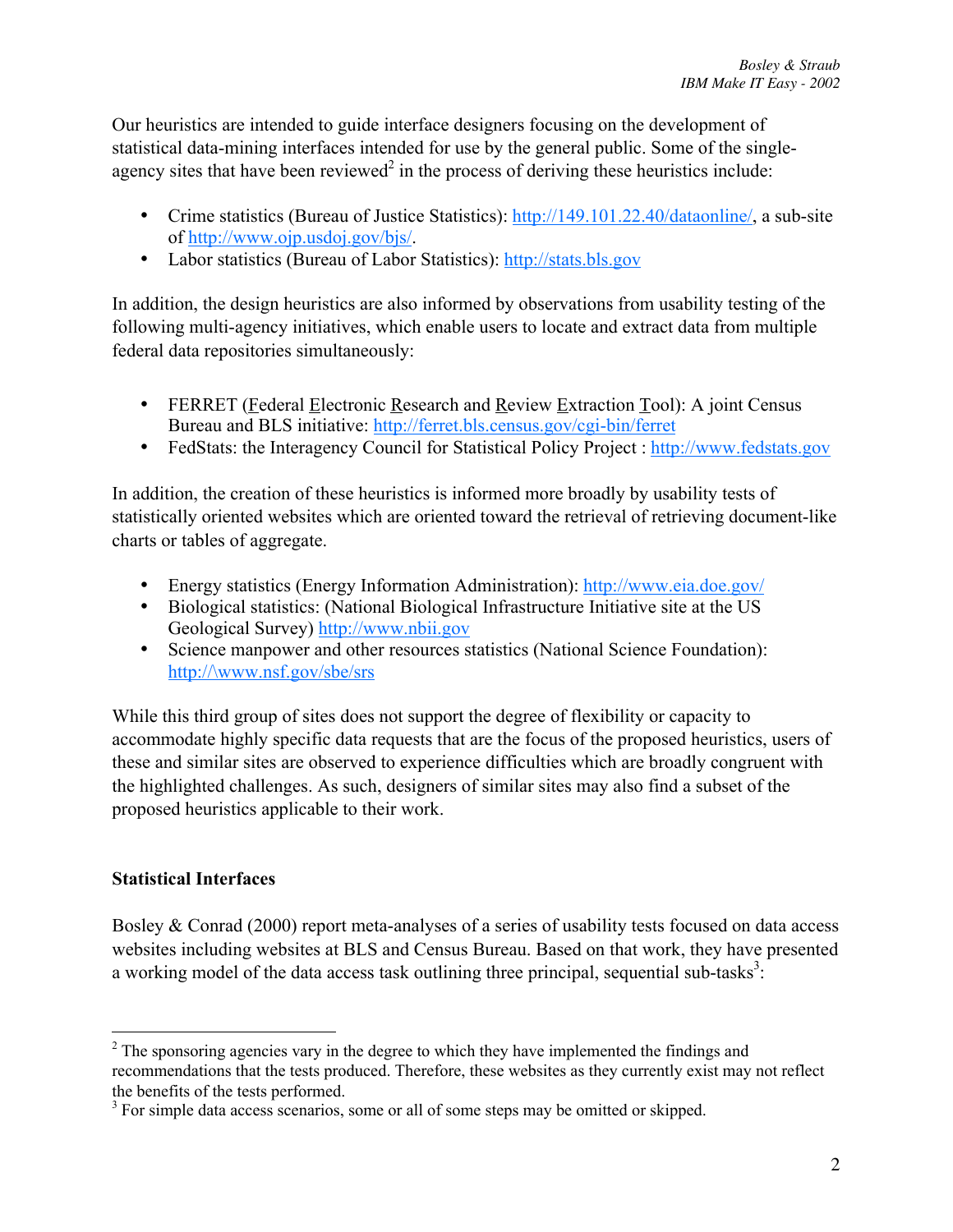- 1. Users specify the attributes of the data of interest. Interaction tools such as check-boxes with pick-lists or drop-down lists may be provided to support this specification process. The system responds by returning a set of descriptors of accessible data that closely matches the user's specifications. In many cases, the system will return multiple possible matches, because each agency's storehouse of data contains thousands of multi-attribute items. This result set does not usually contain any actual data, but rather labels of data (sets) in the agency's data warehouse.
- 2. Users evaluate the set of system responses against their initial attribute set. In some cases, the user's specifications will exhaustively describe a data series that is stored in the accessible data, so that the system returns just one "hit" that exactly matches the user's specifications. More commonly the system will return a list of possible "hits" whose attributes partially match user specifications, so that users must scan these "possibles" and use judgment to make a final choice. Often at this juncture the user will need to get more descriptive information (metadata) than brief database labels provide, to make informed choices.
- 3. The user selects the best-matching data set from the array of potential "hits" that the system has delivered, and requests the actual data thus described. The user then must determine if the data itself meet expectations. The query results may be questioned if the data grossly violate user expectations. For example, a user may have used similar data from the recent past, and now finds the current data values so different that they appear implausible. In such a case, the user may iterate the query process from either step 1 or step 2. In the end, the task is complete when the data "satisfice" the user.

Although the sites examined in this analysis differed markedly in the scope of data that each linked to, the nature of the data, and output format options, the common set of major usability problems diagnosed across the interfaces included navigational errors, unintentional entry into navigational "blind alleys," and complete or partial failure to find data called for by test scenarios. Bosley and Conrad observed that these difficulties appeared to result from three problem types or as "root causes," including:

Insufficient guidance and instructions for using the interface's functionality Complex or "cluttered" screen layout, leading to uncertainty and confusion, especially concerning procedural sequencing Deficiencies in labeling of data sets and lack of sufficient information to indicate how

data are organized in a database

Subsequent testing of data access websites at BLS and by others working on other agency websites provide validation for the utility of model as a problem diagnostic to pinpoint critical systemic design problems that give rise to user frustration.

Despite great variability across the sites they examined, Bosley and Conrad (2000) identified a crosscutting set of usability problems that undermined the self-evidence and ease of use for those sites. Moving forward from this initial success and informed by subsequent usability testing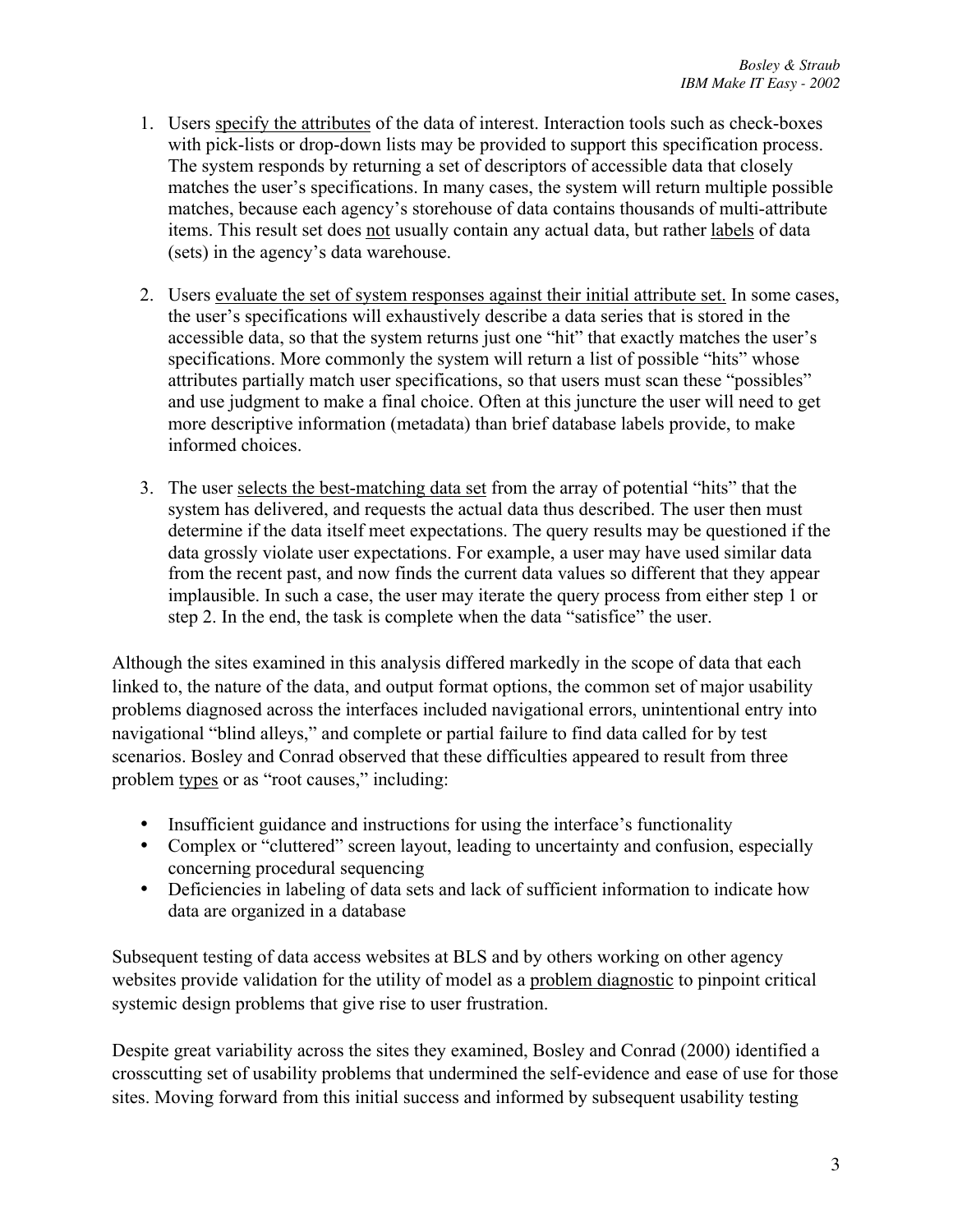efforts, we transform the Bosley and Conrad problem diagnostics into a set of design heuristics for interactive statistical websites<sup>4</sup>. These are intended as heuristics in the traditional sense: Procedures, typically applied to problem-solving activities, that if applied appropriately and proactively yield a high probability of success while effectively reducing the cognitive burden entailed by the task process (Tversky & Kahnemen, 1973). That is, ideally, these (and other) heuristics would be construed as fundamental shortcuts for the design process over which the rules apply rather than as a basis for reactive evaluation. Note critically, that there is a trade-off for the efficiency benefits of employing heuristics: The marginal risk of short-cut failure. However, this type of outcome typically only occurs when heuristics are inappropriate or haphazardly applied without consideration for the intended domain of the heuristic process.

 What constitutes, then, an interactive statistical site? What characteristics must sites share—despite superficial differences—in order for the heuristics outlined here to apply meaningfully? The commonalities in site design for such a site are embodied in overall site architecture as detailed, individual screen layouts and content presentation modes that make it easy for inexpert users, including first-time or one-time users, to find the data they want quickly and accurately. Table 1 lists an overview of characteristic behavior demonstrated by inexpert users in usability testing environments, paired with general descriptions of infrastructure design improvements that might reduce the difficulties experienced by the users.

Taken together, these improvements point to a broader need for designers to provide "scaffolding," or guidance and performance support for users interacting with statistical websites. An additional challenge arises in that, at the same time, the enhanced design should not hinder more expert users' performance<sup>5</sup>. Sites that entail these characteristics are typically interactive at a very "fine grain." They will be both information- and instruction-rich. These sites enable user choices by selection among pre-specified alternatives using familiar vocabulary rather than free-text inputs. This not only reduces cognitive burden by the well-known superiority of recognition over recall, it also prompts inexpert users entering an unfamiliar semantic space. Well-designed sites will consistently confirm actions and reassure users that they are "on track" through meaningful feedback at progressive stages of data query specification.

 $\frac{1}{4}$  $4$  Although we focus on web-based interactive, statistical web-sites, the same usability challenges obtain for data-mining interfaces independent of delivery platform. other than the web.

<sup>&</sup>lt;sup>5</sup>In fact, many of the tested sites contain "shortcuts" and other features for sophisticated users. Detailed discussion of these features, however, is beyond the scope of this paper.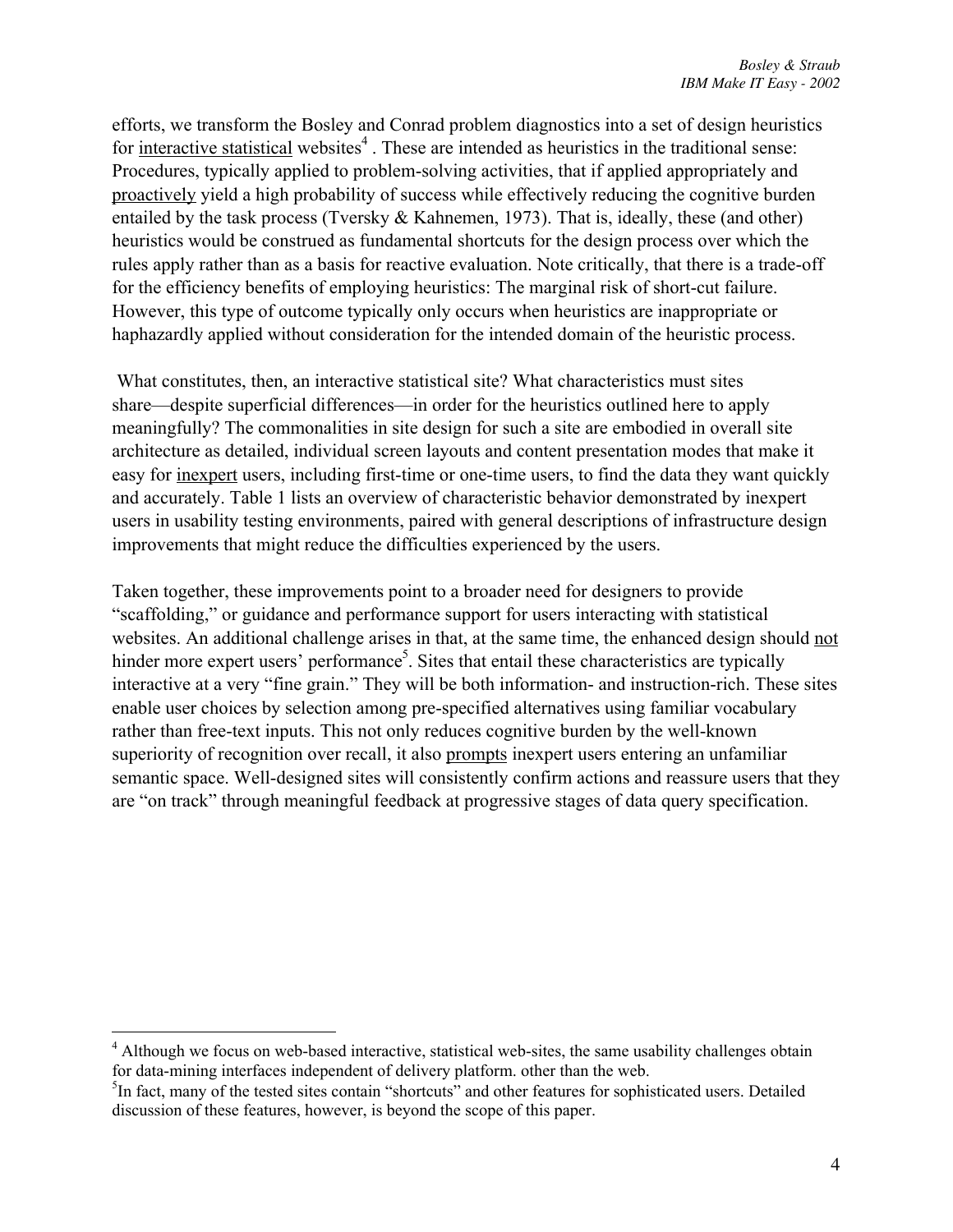| <b>Table 1</b><br><b>User Performance Characteristics Map to Supportive Design Features</b>               |                                                                                                    |  |  |
|-----------------------------------------------------------------------------------------------------------|----------------------------------------------------------------------------------------------------|--|--|
| <b>Inexpert User Performance Limits</b>                                                                   | <b>Supportive Design Features</b>                                                                  |  |  |
| Lack of familiarity with how to search                                                                    | Step-by-step procedural guidance within                                                            |  |  |
| large data repositories efficiently                                                                       | and between screens                                                                                |  |  |
| Lack of understanding of technical data<br>definitions and data types/tokens that differ<br>only slightly | Rich, easily accessible descriptions of data<br>in lay language (extensive metadata <sup>6</sup> ) |  |  |
| Lack of familiarity with multivariate                                                                     | Flexible navigation with abundant "You                                                             |  |  |
| structure of data repository, plus                                                                        | are here" cues (situational awareness                                                              |  |  |
| overwhelming quantity of accessible data                                                                  | support)                                                                                           |  |  |
| Desire to focus small scope, personal                                                                     | Support for efficient and accurate                                                                 |  |  |
| questions (e.g., local jurisdictions) rather                                                              | specification of a small but relevant set of                                                       |  |  |
| than surveying the "big picture"                                                                          | data                                                                                               |  |  |
| Inability to cope with gaps and other                                                                     | Abundant warning against wrong turns,                                                              |  |  |
| irregularities in data and/or coping by                                                                   | blind alleys. Consistent feedback about                                                            |  |  |
| adopting erroneous expectations and beliefs                                                               | correct progress toward user goal                                                                  |  |  |
| Inability to accurately interpret the data or                                                             | Presentation of output in a familiar format                                                        |  |  |
| observe and deduce meaning from data                                                                      | (table, simple chart), accurately and                                                              |  |  |
| patterns                                                                                                  | extensively labeled                                                                                |  |  |

# **Statistical Interface Design Heuristics**

We propose a working set of 10 heuristic design rules for developing interactive statistical datamining interfaces in Table 2. They pattern into three broad areas that are labeled in **bold** typeface. Subsequent reference to the heuristics in interface reviews may refer to either the broad categories or to a specific heuristic, by number. The remainder of this paper reports on the application of these heuristics as a framework for critical review of interactive statistical sites. We hypothesize that end-user testing of these sites will identify usability problems parallel to those that are uncovered through systematic application of the reviews using the heuristics. As such, this effort represents an important first step in the external validation step of the heuristics.

 $\frac{1}{6}$  $<sup>6</sup>$  Although it is beyond the scope of this paper, interested readers are directed to Dippo and Gillman (1999) for a</sup> comprehensive presentation of metadata and the related issues.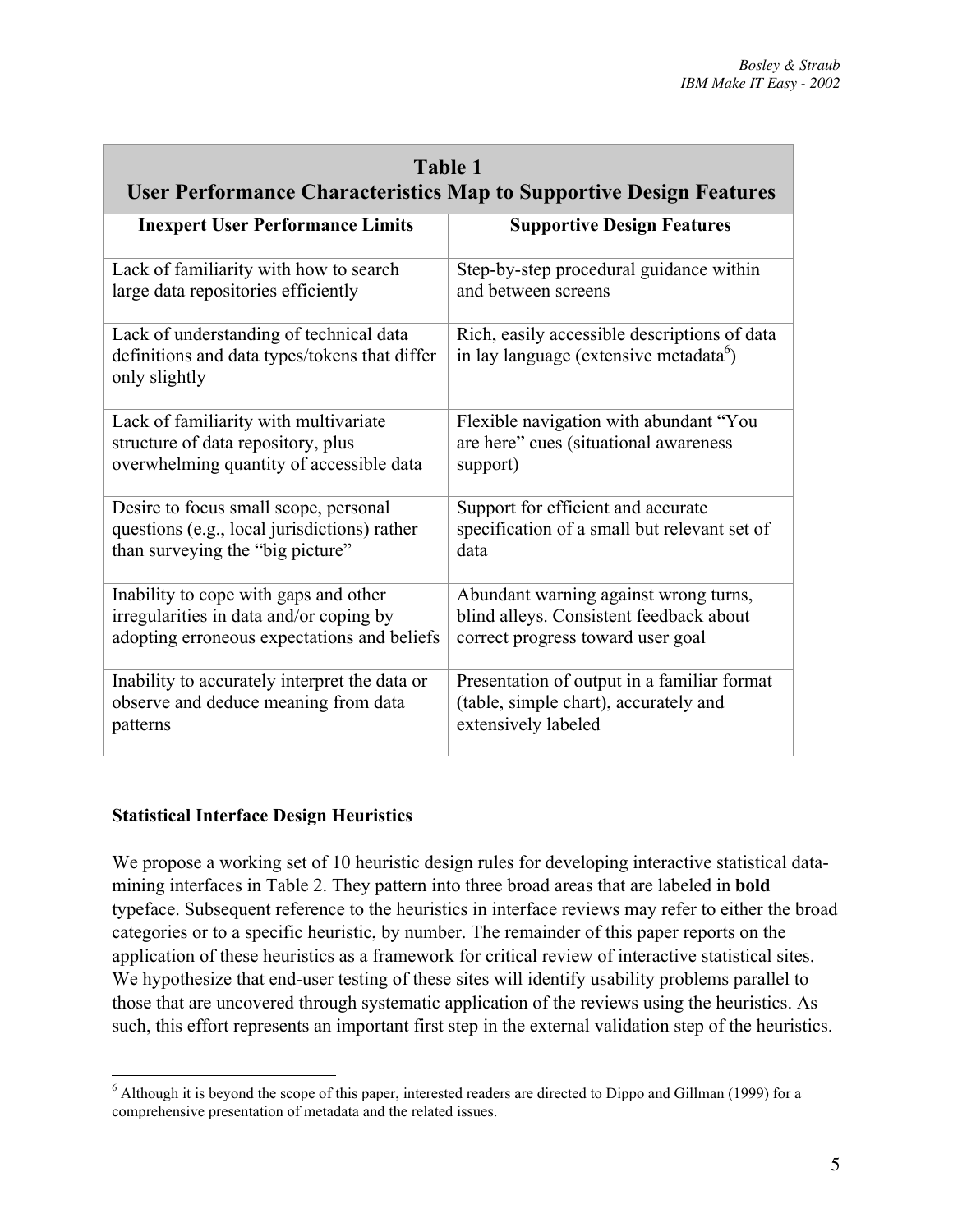# **Table 2 Proposed Heuristics for Interactive Statistical Interfaces**

## **Orient the user to the available body of data**

## 1. *Give an overview of the available data*

Provide general orienting information about the data that can be accessed using the interface. Highlight indicators of data scope, restrictions, deliberate omissions and other important characteristics.

#### 2*. Support situational awareness within the available data*

Use text or graphics to propagate the data structure across levels. Tell users when they enter a disjoint partition of the data. Make it easy for users to return to the initial state (screens which link to major divergent paths?)

### 3. *Display and clearly define metadata*

Embed sufficient metadata with tools to get users started. Provide easy, "just-in-time" access to definitions of technical or unfamiliar descriptive terms encountered as querying proceeds. Avoid use short , cryptic labels for data sets or variables.

### **Design the interface for interacting with the data**

#### 4. *Put adequate and clear instructions on the interface*

Tell users explicitly how to work with the interactive elements on the interface. Make the association between an interactive element and user guidance clear and available. Set defaults in all data specification "widgets;" defaulting to the broadest specification is recommended.

#### 5. *Link users to frequently requested analyses*

Provide links to frequently requested numbers or datasets. Store common queries for novice users to modify to suit their needs. Build shortcuts for advanced users' quick data access.

#### 6. *Use simple interaction schemes to accomplish complex query-building*

Use logical task sequences or natural language instructions to support advanced Boolean query syntax. Enable users to add or exclude data selections, and express optional inclusion ("or") by making a series of clear, discrete choices.

#### 7. *Summarize outcome of complex data specification for review and confirmation*

When users apply multiple filters, especially across multiple screens, display the final specification for review and confirmation before a user submits a data request.

### **Help users anticipate, interpret and evaluate results**

### 8. *Offer choices of easy-to-interpret output formats*

Offer users choices among well-known, understandable outputs like tables or simple graphs. Use graphics, or actual examples of output formats, as well as text to describe output options.

### 9. *Design output formats to facilitate quick and reliable query validation*

Make output labels consistent with variable selection options in query. Make labels clear and highly visible on statistical tables. Support keeping row and column labels visible as user explores table contents (large tables).

#### 10. *Help users avoid searching for non-existent or non-available data*

Warn against, or actively prevent, requests for missing or unavailable data. Notify user when query will return a null result.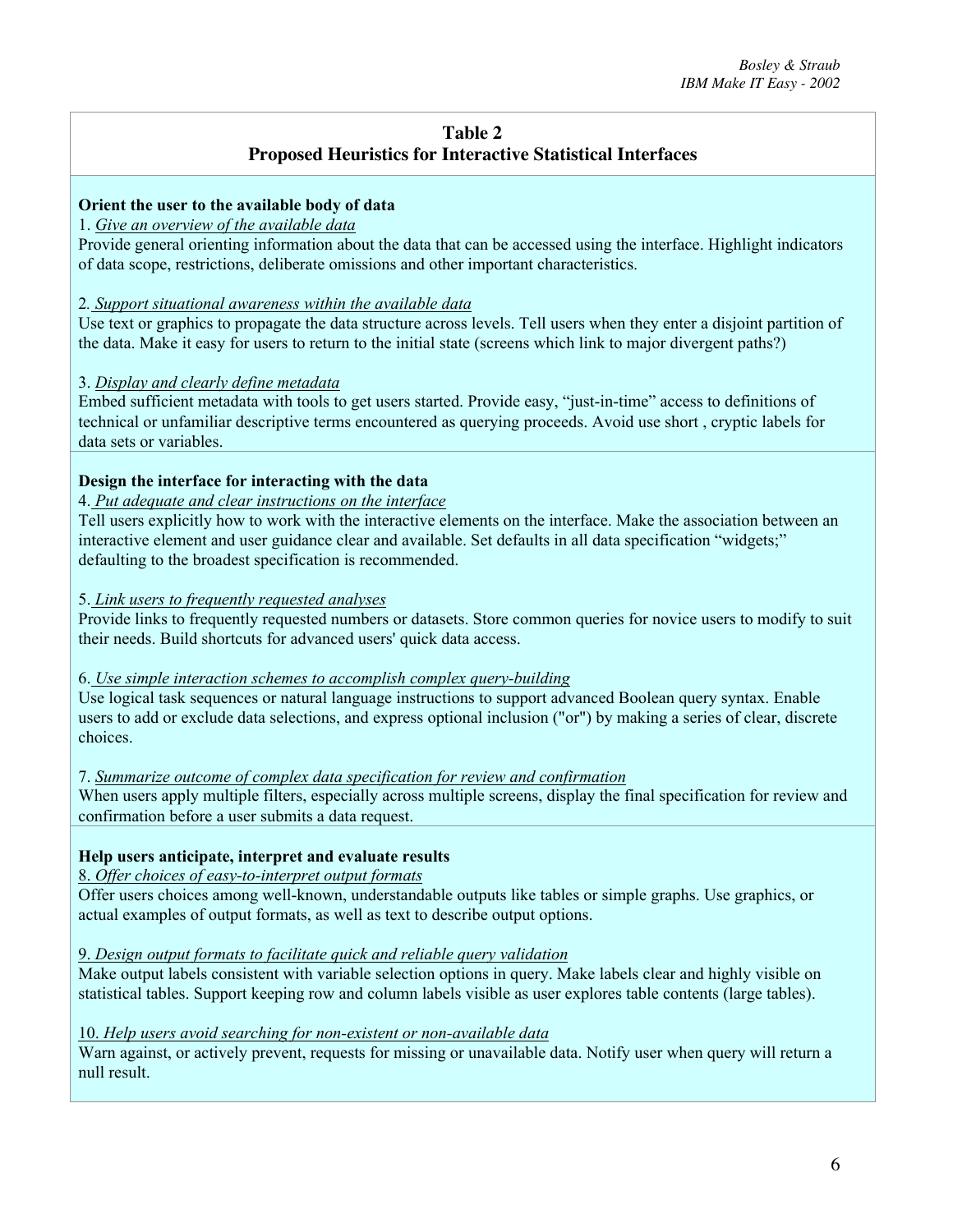## **Site Review 1: FERRET**

The Census Bureau and Bureau of Labor Statistics support a data query tool that provides aggregate access to survey databases including their own and the National Center for Health Statistics (NCHS). Here we step through the process of attempting to complete the task:

**Usability Task: How many elderly individuals living in the state of** Maryland died of stroke in 1994?<sup>7</sup>

Figure 1 shows the initial screens for formulating a data search using FERRET. Here the user is to enter key words representing the question that the user wants answered. This approach violates several of the proposed heuristics, including #1,  $#3, #4, #5$  and  $#6$ . Although, there is not a clear violation of #2 on this screen, evaluation of subsequent screens will indicate whether or not there is compliance. Incidentally, unless the "Full text search" option is selected, many of the key words will not be found in the short descriptions and variable names. The user has to discover this by trial and error. Once the user submitted the search string, the second screen in Figure 1 appears. This screen also violates many of the design heuristics. While it does a better job of providing a data overview, it fails to provide information about the data structure (#2) The metadata,



**Figure 1: Initial FERRET screens** 

including variable names and labels, are cryptic and difficult distinguish  $8$  (e.g., the three age recodes.) This screen largely ignores the entire set of heuristics dealing with design-for-

7  $<sup>7</sup>$  For the sake of completeness mortality data is specified in this question even though this data is</sup> available for only one year.

<sup>&</sup>lt;sup>8</sup> In the service of fairness to the developers, FERRET staff does not have control over this cryptic terminology, however. Names and labels were specified when the database was set up and FERRET can only display what is available to it. This fact, however, should serve to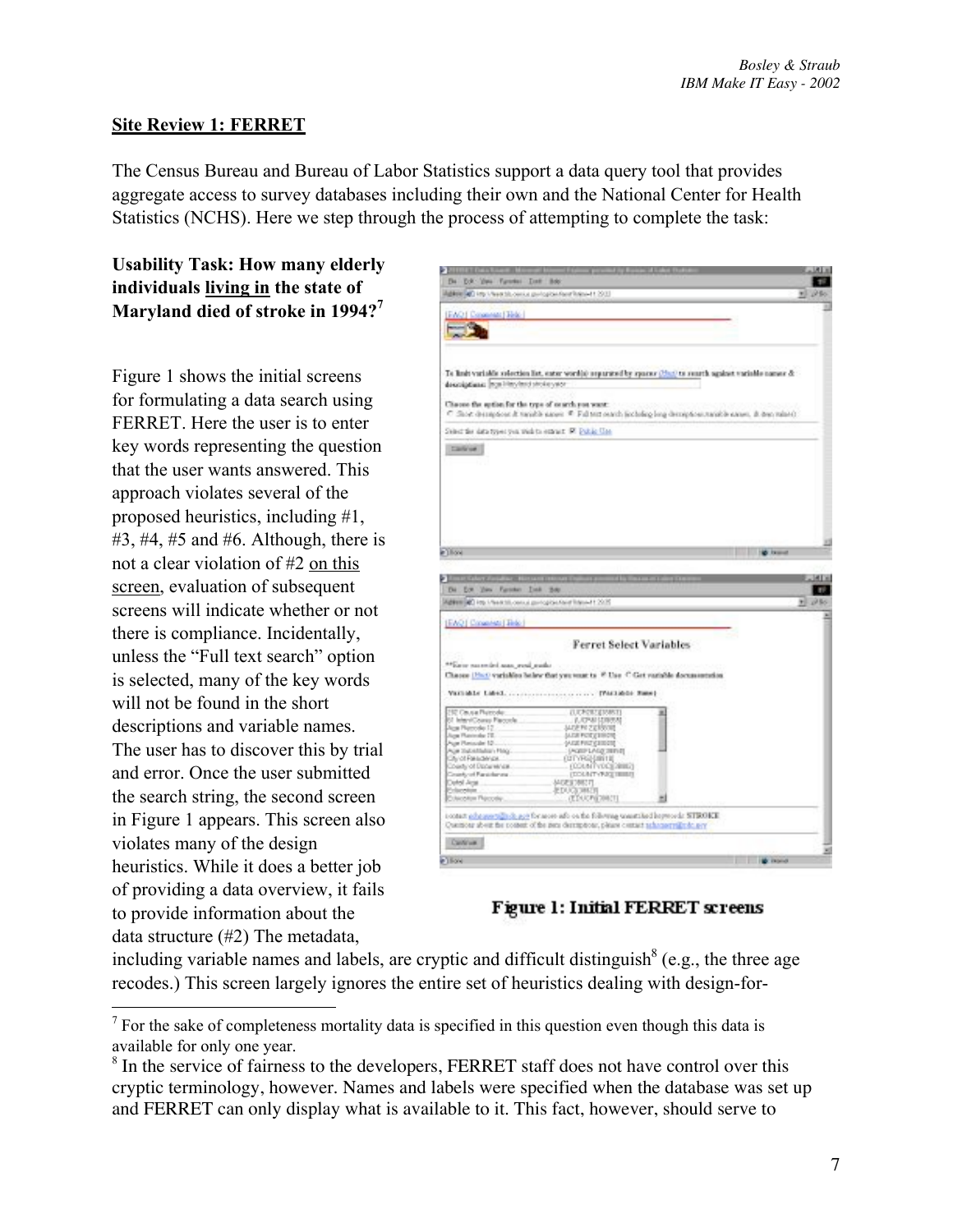interaction (#4, #5, #6 #7), as well. Compliance with the last three output-oriented heuristics remains to be evaluated at a later stage. Note that "stroke" was an unrecognized key word, constituting an additional violation of heuristic #3.



Figure 2: FERRET data specification page #2

 $\overline{a}$ 

As can be seen in Figure 2, the subsequent screen allows users to winnow data within the variables indicated in their free text query entry. To save space, value selections for the usability task are indicated on this screen shot, although in reality the screen presents initially with no default values selected.

encourage statistical interface designers to engage in a systems level usability review prior to embarking on detailed design.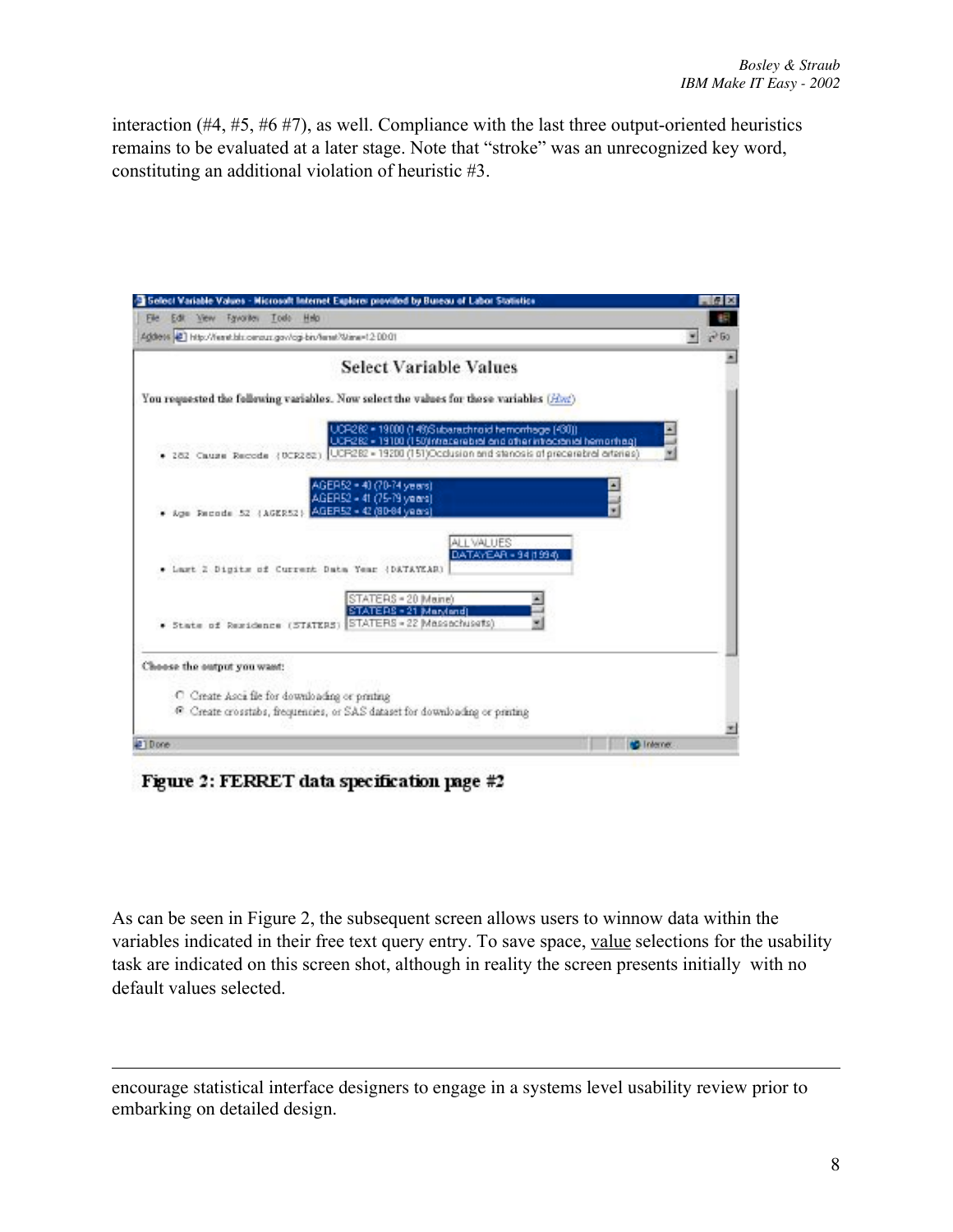To complete the usability task, the following data selections were made using the accompanying rationale:

*282 Cause Recode*: in an attempt to get cause of death *Age Recode 52*: an arbitrary choice to specifying for the age range "elderly." *State of Residence*: in expectation of being able to select the state of Maryland. *Last 2 Digits of Current Data Year:* indicate date

This screen consists of secondary data specification. Once users arrive at this point, the design becomes more compliant with the orienting heuristics least #1 and #2, albeit within a highly restricted range. Since the metadata or selectable variables can only be viewed a few items at a time, compliance with #3 is still marginal The screen complies poorly with heuristic #4: The user is left to infer that multiple selections are possible by using the "Control" or "Shift" keys .

Compliance with heuristic #6 has vastly improved on this screen. Complex specification can be built by making discrete selections if visible variable values (the variables "of interest" were set on the prior screen.) Both good and bad usability results obtain. For instance, again in violation of heuristic #3, the use of cryptic labels in some lists forces the user to make some complex choices involving what is probably unfamiliar, technical language. For example, the user needs to know that stroke must be mapped to two specific medical categories (*Subarachnoid hemorrhage* and *Intracerebral and other intracranial hemorrhage)* to capture the range of data intended on the lay definition for the word 'stroke.' In addition, some labels, for example, "All values," force the user to guess what the result would be if that value were chosen. Compliance with heuristic #8 is also questionable: Only two output options are offered. Further, one of these is labeled in three different ways—cross tabs, frequencies, and SAS dataset—terminology that is likely to be impenetrable to non-analysts. On the other hand, this screen demonstrates increased compliance with several heuristics. The (albeit initially arbitrarily-chosen) age recode variable has narrowed age categories so that the user can construct a reasonable data range for the subjective concept of *elderly.* In addition, this screen does a reasonably good job of complying with heuristic #7 offering the user feedback on the variables selected, while also supporting the additional value-selection operation. This page also implicitly complies with heuristic #10, in that the selectable values are limited to those that exist.

The first screen in Figure 3, which occurs first in the task sequence, provides users an opportunity to both review current data specifications and output specification. This screen provides a solid demonstration of the spirit of heuristic #7, offering users a summary confirmation and opportunity to modify their complex data request. However, this positive design feature may be offset by poor compliance with heuristic #3: the "metadata" provided are obscure code values that a non-specialist cannot interpret, largely undermining the benefits of the good design-for-verification. That such trade-offs could occur supports both taxonomy of the heuristics and the complex nature of the useable design. Compliance with heuristic #8 to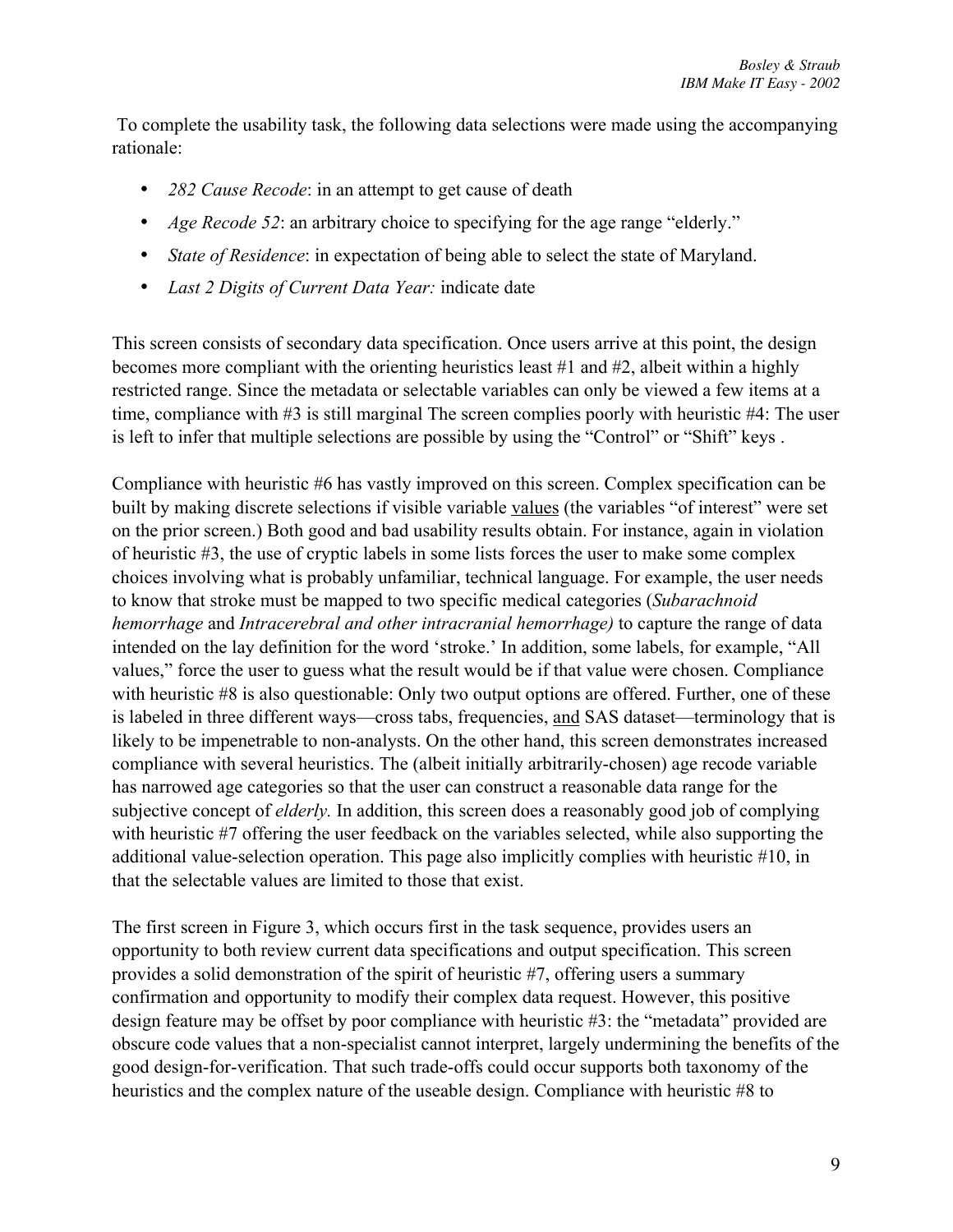facilitate output format choices is marginal. This, however, is due in part to the lack of complete instructions for the specification widgets, a violation of heuristic #4.

 The second screen in Figure 3 screen shot shows the results of this data access process, in cross-tabular form. Substantial extraneous information (e.g., table computation/processing time) that appears above the table has been omitted from the figure. While the complete output is viewable in a single screen, the rigid formatting conventions of the crosstabulation make it challenging to scan the resulting table.

Further, although the problem is not exemplified in this figure, indicating or nominating variables in the appropriate order on the data query construction screens poses an additional significant user challenge. The choices must be ordered so that



|         |                                        |             |                 | To bring your results more easily into a spreadchest, use the tab delicated the<br>TABLE OF AGERS2 BY TABLED BY DATA TEAR BY STATERS. |                          |     |
|---------|----------------------------------------|-------------|-----------------|---------------------------------------------------------------------------------------------------------------------------------------|--------------------------|-----|
|         | STATERS DATAYEAR AGER520Age Recode 53) |             |                 |                                                                                                                                       | DUR202(282 Caugo Recode) |     |
|         |                                        |             | <b>Frequesy</b> | 1493 sharedoold 150 between by Total<br>ÌШ                                                                                            | 53                       | 87  |
|         |                                        | 70-74 ware  | Row Fit         | 14.91                                                                                                                                 | TO ES                    |     |
|         |                                        |             | Cill Pet        | 34.45                                                                                                                                 | 25.69                    |     |
|         | 1944                                   | 75-79 years | <b>Угорназу</b> | 12                                                                                                                                    | ha                       | 34  |
| Manlaui |                                        |             | Row Fit         | 14.29                                                                                                                                 | <b>SS 71</b>             |     |
|         |                                        |             | Cal Fiet        | <b>H132</b>                                                                                                                           | 37.50                    |     |
|         |                                        | 30-34 ywars | <b>Frequeny</b> | h.                                                                                                                                    | k3                       | ш   |
|         |                                        |             | Row Fit         | 11.00                                                                                                                                 | \$1.00                   |     |
|         |                                        |             | Cal Pet         | D4.14                                                                                                                                 | 32.81                    |     |
|         |                                        | Tital       | Finguistry 29   |                                                                                                                                       | 192                      | 221 |



single-value variables (in this case, *year*, for example) do not subdivide the tabulation in a confusing manner. In many cases solving this problem entails several back-and-forth maneuvers to reorder variables, imparting a significant cognitive load on the user in terms of process memory and recall of variable specification language. More concretely, if "state" had been labeled as the row variable in the first screen of the figure, then the tabulation would have been broken down into sub-tables, with the "Maryland" row label repeated multiple times.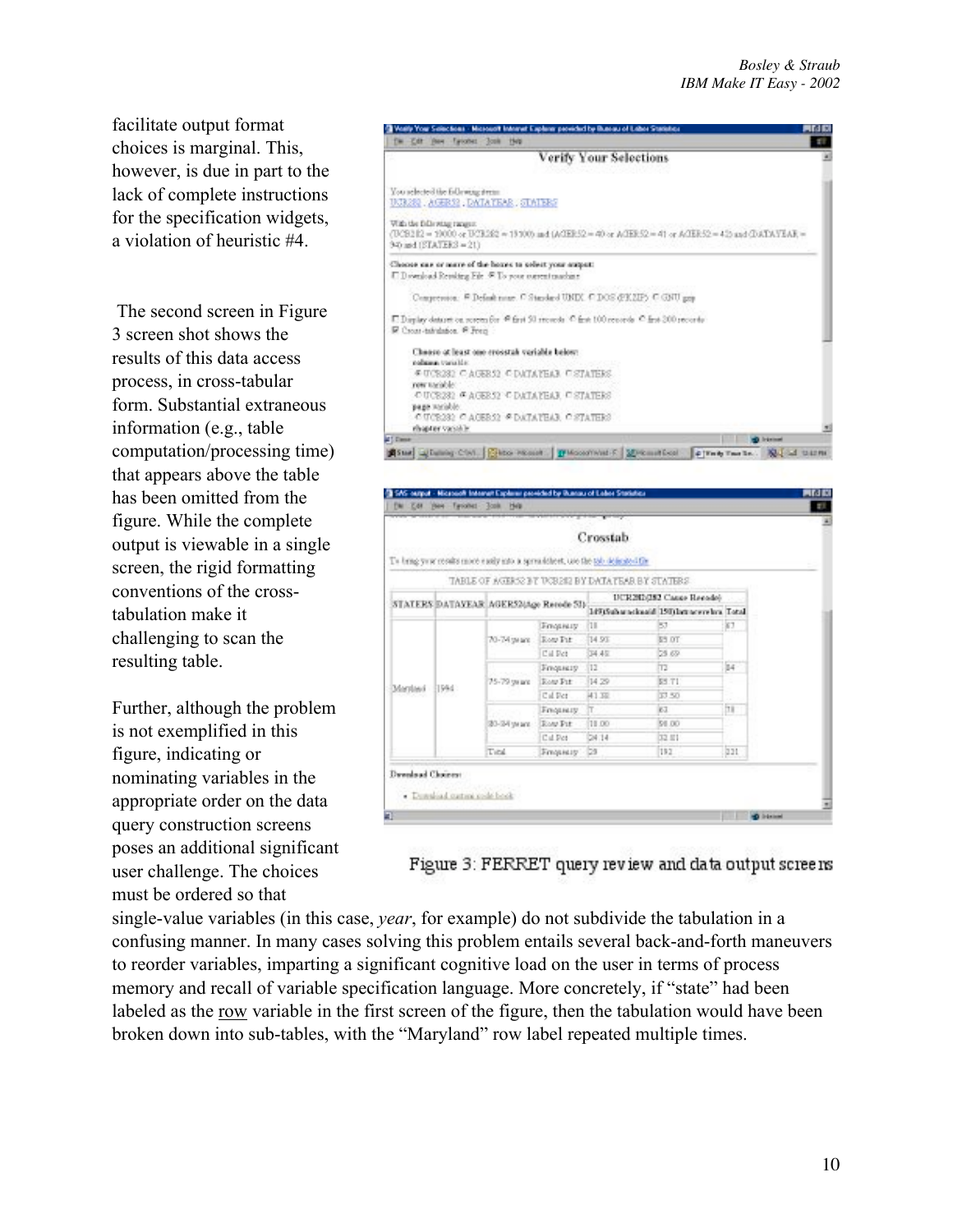| Table 3<br><b>Heuristics demonstrated and violated on FERRET</b> |                     |                  |  |
|------------------------------------------------------------------|---------------------|------------------|--|
| Page in task flow                                                | <b>Demonstrated</b> | <b>Violated</b>  |  |
| <b>Overview/Entry Page</b>                                       |                     | 1, 3, 4, 5, 6    |  |
| <b>Data Specification</b>                                        |                     | 2, 3, 4, 5, 6, 7 |  |
| <b>Data Specification 2</b>                                      | 1, 2, 6, 7, 10      | 3, 4             |  |
| <b>Query Review</b>                                              |                     | 3, 4             |  |
| Data Output                                                      |                     | 9                |  |

As shown in Table 3, the heuristic review of FERRET reveals examples of both heuristic violations and demonstrations of successful application of the proposed design heuristics.

Unfortunately, the effect of the frequency and number of violations is exacerbated by their occurrence early in the data-mining process. The predicted resulting effect is that early violations will outweigh supportive design details encountered later in the task flow. This summary predicts that formal usability testing with non-expert participants would uncover significant performance challenges.

# **Site Review 2: CDC WONDER**

The Centers for Disease Control (CDC) webtool "WONDER" can be used to find health-related statistics on the CDC website. This tool supports user registration so that a user's prior analyses can be stored and retrieved via password-protected site areas <sup>9</sup>. Thus, the site complies with heuristic #5 at an individual level, although it is less compliant with the heuristic's spirit that the interface provide general level of access to popular or frequently requested analyses.

Figure 4 presents the initial screen within the tool's core functionality. While all of these functions are accessible on a single page, as observant readers have likely noticed, the multiple scrolls required to interact with all of the variables imposes an early processing/memory load on who need to develop a model of where they can specify or have specified what. For illustrative

<sup>-&</sup>lt;br>9 <sup>9</sup> This heuristic-based review will not include the log-in screen and a textual "overview" screen so as to focus on the key functionality of the access tool. However, those pages demonstrate good compliance with the "user-orienting" subset of heuristics  $(\#1-\#3)$ , as the reader can see by visiting the WONDER home page at http://wonder.cdc.gov/ .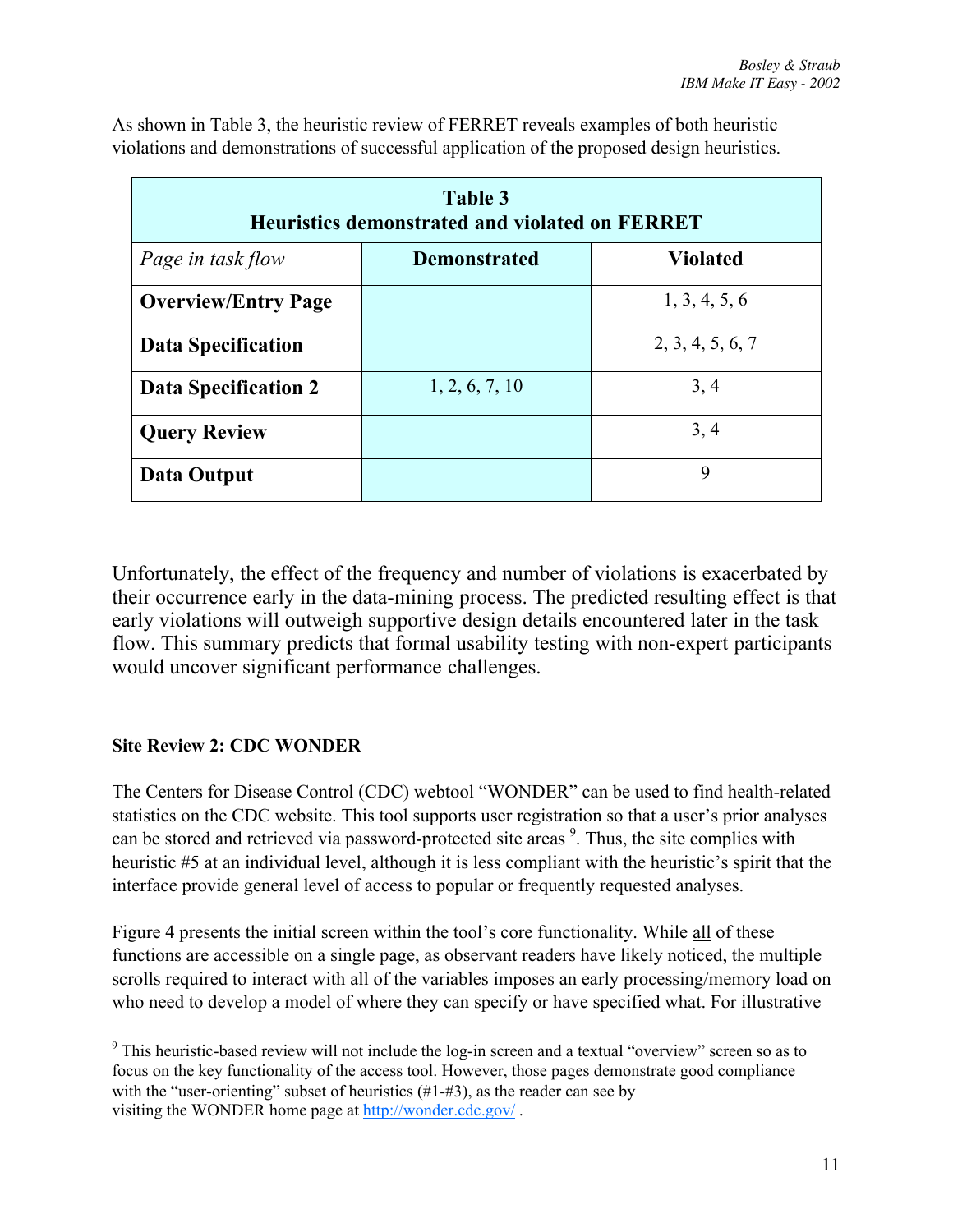purposes, the interface will be used to perform the same task that was used in the FERRET review.

# **Usability task: How many elderly individuals living in the state of Maryland died of stroke in 1994?**

The correct dataset (mortality data) has been selected from a list on a prior screen. That list strongly complies with heuristic #2, since selection of a particular database excludes all others from the data search (disjoint partitioning.) Thus the user "knows" that specifying data on the interface in these illustrations will refer to mortality data and not some other dataset. The list also conforms to overview heuristic (#1) to the extent that a linked page gives easy access to a clear description of each dataset in the list.

The user's steps to complete the task are numbered sequentially, beginning with this first step named "Select area, population, and years." The interface shows good compliance with the "interaction design" heuristic set (#4-#6): There are ample and clear instructions, links to prior analyses (at least for this user), and specification proceeds by a series of discrete steps. Specification fields have appropriate default values. Compliance with the final interaction design heuristic #7



Figure 4: CDC Wonder orienting page

remains to be assessed as the data search process goes forward. Step 2 of the numbered task process entails further data specification. Here, WONDER users move seamlessly between the levels of variable specification by scrolling up and down on the same screen. Recall that on the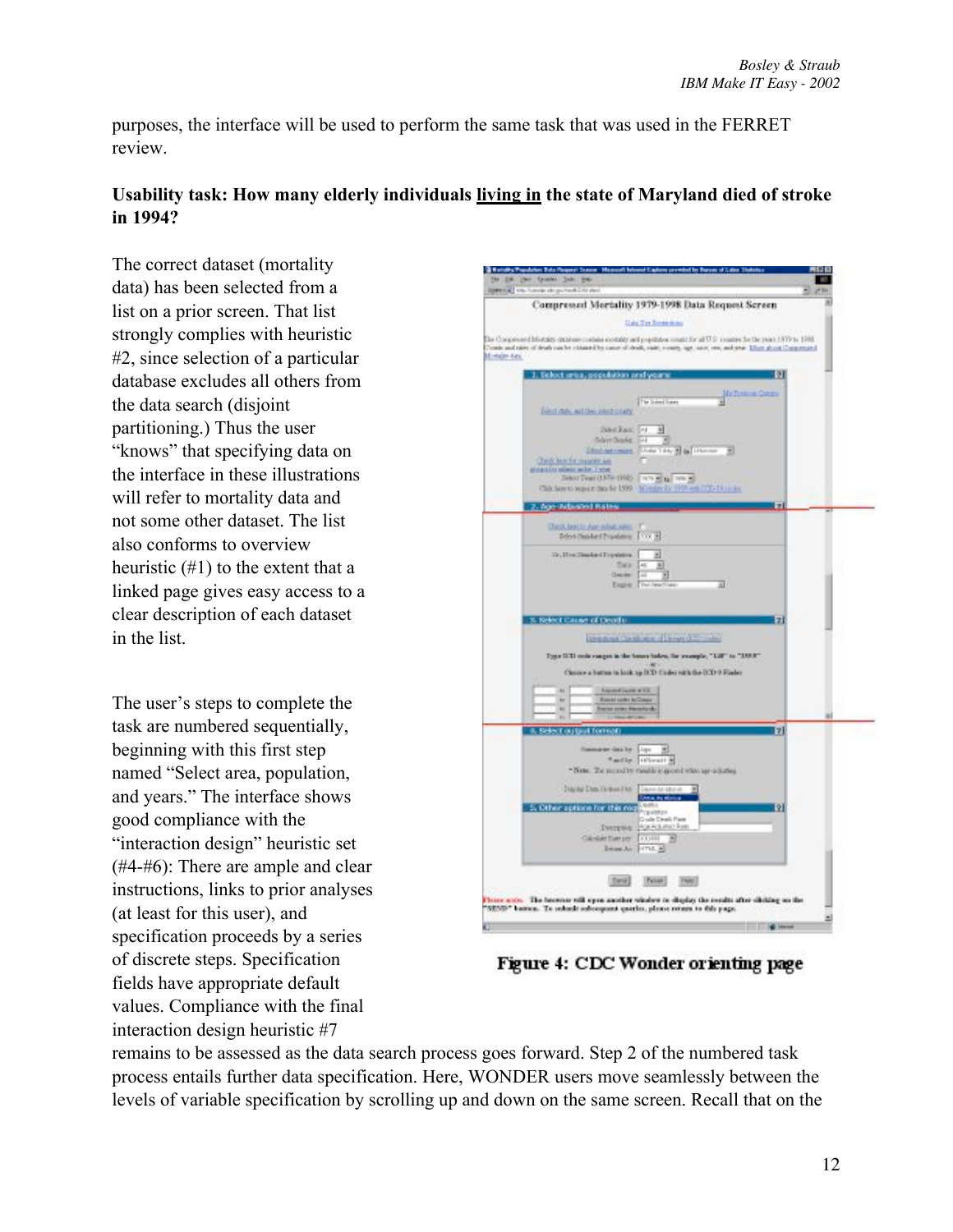FERRET model, users were propelled to a second screen to further specify their dataset. In this case, the second model places considerable cognitive burden on the user, who has to recall actions taken on prior screens until some feedback is provided that summarizes and shows the results of those actions explicitly  $10$ .

Throughout steps  $2 \& 3$ , the interface demonstrates compliance with the subset of interaction design heuristics. The link "Check here to Age-adjust rates" serves both to provide clear instruction for use of the juxtaposed check-box and to provide the user direct access to a pop-up metadata definition of "age adjustment" as a procedure. This simultaneously complies with heuristic #3 and #4. The link labeled "International Classification of Disease (ICD) codes" under step 3 serves the same dual explanatory function for the specification widgets that appear below it. The ICD list is extensive and highly technical, thus there is a critical need for such strong metadata support is essential for non-expert users because of the failure to avoid cryptic data labels, a violation of Heuristic #3. Although it is difficult to capture an image of the interface that fully illustrates the simplicity and flexibility of the output format specification of CDC-

WONDER, one of the several drop-down lists that provide this flexibility is opened in the illustration of step 4. The entire screen or interface complies with heuristic #7, since by scrolling, the user has direct access to review, confirm and revise the data selections made up until the data are requested. The retrieved data are presented in a separate window which preserves and maintains the availability of the selections made on the specification interface.



Figure 5: CDC-WONDER data output

Figure 5 presents the CDC-WONDER data output screen. Here the fact that WONDER

demonstrates compliance with heuristics #9, allowing users to quickly and easily verify that the data returned corresponds with that which was requested, is absolutely critical since the returned data does not match the data request<sup>11</sup>: In general, however the process of verifying that the

<sup>&</sup>lt;sup>10</sup> Although long scrolling pages represents a widely touted usability "Don't," in the specific context of interactive statistical interface design, the scrolling-page layout offers better user support than the successive-screen specification-building model.

<sup>&</sup>lt;sup>11</sup> The data that are returned are for the entire United States—not just Maryland and include deaths from all causes—not just "stroke" as defined from the ICD codes in terms identical to those used in the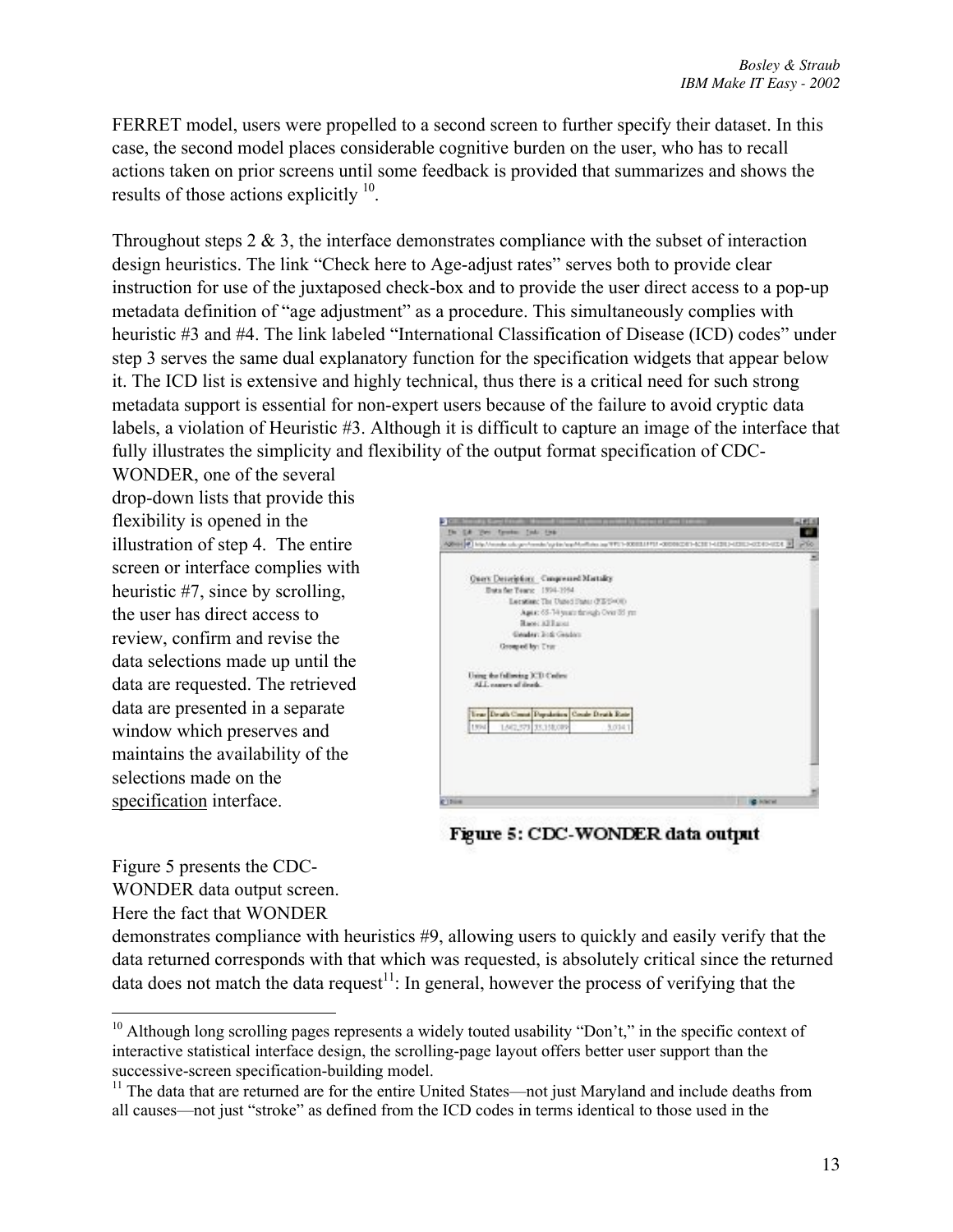requested data was generated (or not) by the system is straightforward, and the detailed page design provides a visual hierarchy which supports scanning for details. Although the identification of geographic areas as FIPS (Federal Information Processing Standards) codes may be unfamiliar to the ordinary user, it is presented as secondary information to the more familiar taxonomy (Location = United States) code, suggesting that this label may be intended to provide quick support for advanced government analysts.

As shown in Table 4, the heuristic review of CDC's WONDER reveals significantly more demonstrations of successful application of the proposed heuristics than violations. In addition, these positive design characteristics occur early in the task flow. In comparison with FERRET's operation on the same dataset, WONDER gives the user much more guidance as well as flexibility and access to essential metadata. Based on this heuristic-driven review we would predict that individuals from the general public participating in a formal usability test of WONDER would enjoy significant successes and that any usability consistent problems uncovered would represent minor issues.

| Table 4<br>Heuristics demonstrated and violated on CDC's WONDER |                     |                 |  |
|-----------------------------------------------------------------|---------------------|-----------------|--|
| Page in task flow                                               | <b>Demonstrated</b> | <b>Violated</b> |  |
| <b>Overview/Entry Page</b>                                      | $\mathfrak{D}$      |                 |  |
| <b>Data Specification</b>                                       | 1, 2, 3, 4, 5, 6, 7 |                 |  |
| <b>Query Review</b>                                             |                     |                 |  |
| Data Output                                                     | 9                   |                 |  |

 $\overline{a}$ FERRET example. This outcome violates an even stronger prohibition articulated previously by Levi & Conrad (2001): Don't lie to the user. At the time of this review, an internal server error resulted in the presentation of misleading output. Unfortunately, the system failed to provide any warning or notification that there was any problem on the server side. Thus, while this explanation offers helpful closure to the unexpected failure of the interface, its discovery required significant sleuthing on the part of the first author. It is not realistic to expect users to exhibit similar behavior.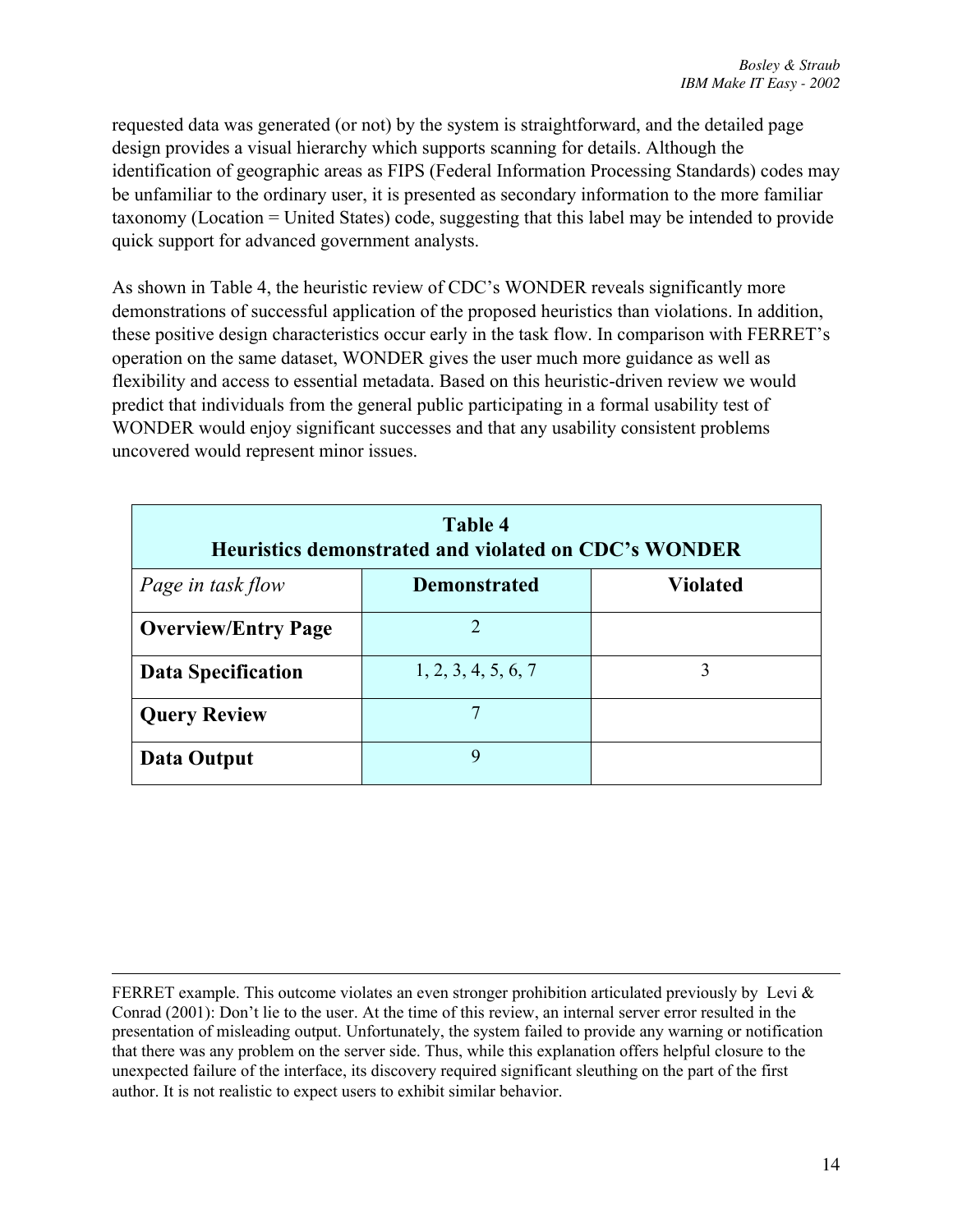# **Site Review 3: Bureau of Justice Statistics**

Our third review focuses on the Crime and Justice Data Online statistical interface developed by the U.S. Department of Justices, Bureau of Justice Statistics (accessible at:

http://149.101.22.40/dataonline/). This site provides the public direct access to significant and interesting crime statistics collected by BJS from both law enforcement agencies throughout the United States and by the FBI.



Figure 6: Initial screens for BJS Data

The initial screen for Data Online, shown first in Figure 6, links to the three major partitions of the available data. The first two links, "Crime trends from the FBI's Uniform Crime Reports," and "Homicide trends and characteristics," are the subsets of the data of greatest public interest and as such, are the focus of this review. The third area, "Law Enforcement Management and Administrative Statistics," tends to be accessed more professionals concerned with administrative issues within law enforcement.

This initial page demonstrates general compliance with the data orientation heuristics (#1-#3) and with the applicable interaction design heuristics (#4 and #5.) The user is shown explicitly where this page is situated by the path representation at the top of the screen (heuristic #2). This situational information is augmented and carried through to subsequent screens, where it emphasizes that selecting one of the segments on this screen excludes exploration within either of the other

two.

The second screen, which situates the user in the selected data set, essentially replicates the format of the initial screen supplemented by additional detail to the metadata (heuristic #3).

Taking a slightly different tack from the previously discussed interfaces, BJS Data Online promotes heuristic #8 (Offer choices of easy-to-interpret output formats) to the data specification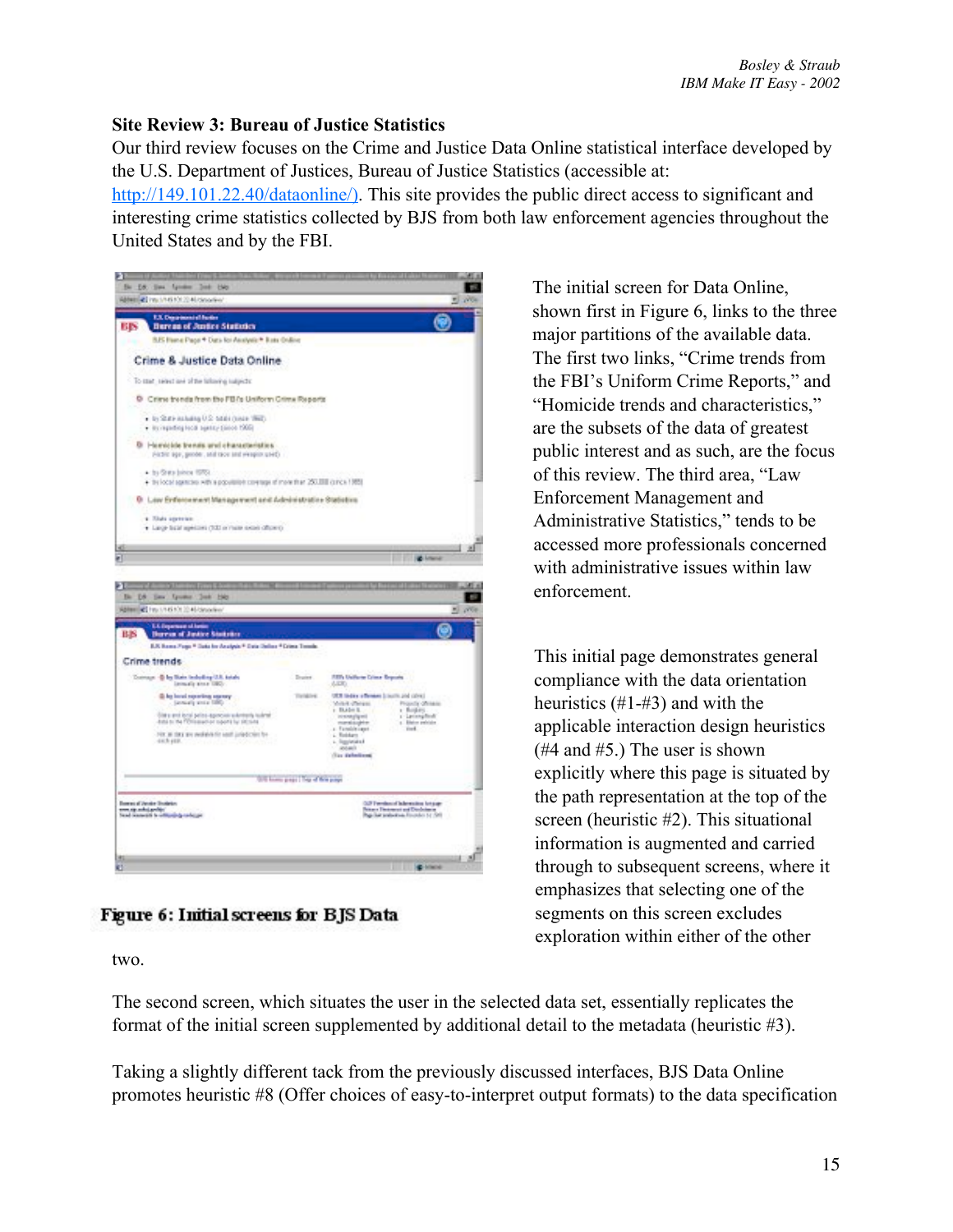stage, demonstrating creative and proactively design by providing users samples of the available data output formats in the data specification phase of the task. Thus users know exactly how the output will appear, and whether it matches their specification goals before they invest in specifying the variables. These simple output formats naturally lend themselves to conformity with heuristic #9, "Design output formats to facilitate quick and reliable query validation." The simplicity of the underlying datasets as well as the openlydisplayed metadata also makes it easy for the design to comply with heuristic #10, guarding against lost task effort invested in searching for data that does not exist on this website.

Selecting a table formats propels the user to a screen of data selection widgets that includes just that set of



**Figure 7: Data specification screens on BJS Data Online**

selection options that matches the chosen output format. This dynamic configuration of a specification interface to match the desired output is a powerful way of implementing compliance with heuristic #6 and incidentally avoiding the need to comply explicitly with heuristic #7.

The second screen in Figure 7 shows the specification screen corresponding to the "Trends in one variable" (middle) output format above, with some output options selected complete the user task:

**Usability Task: What percentage of homicide victims in Connecticut and Florida were white males during the decade of the 90's?**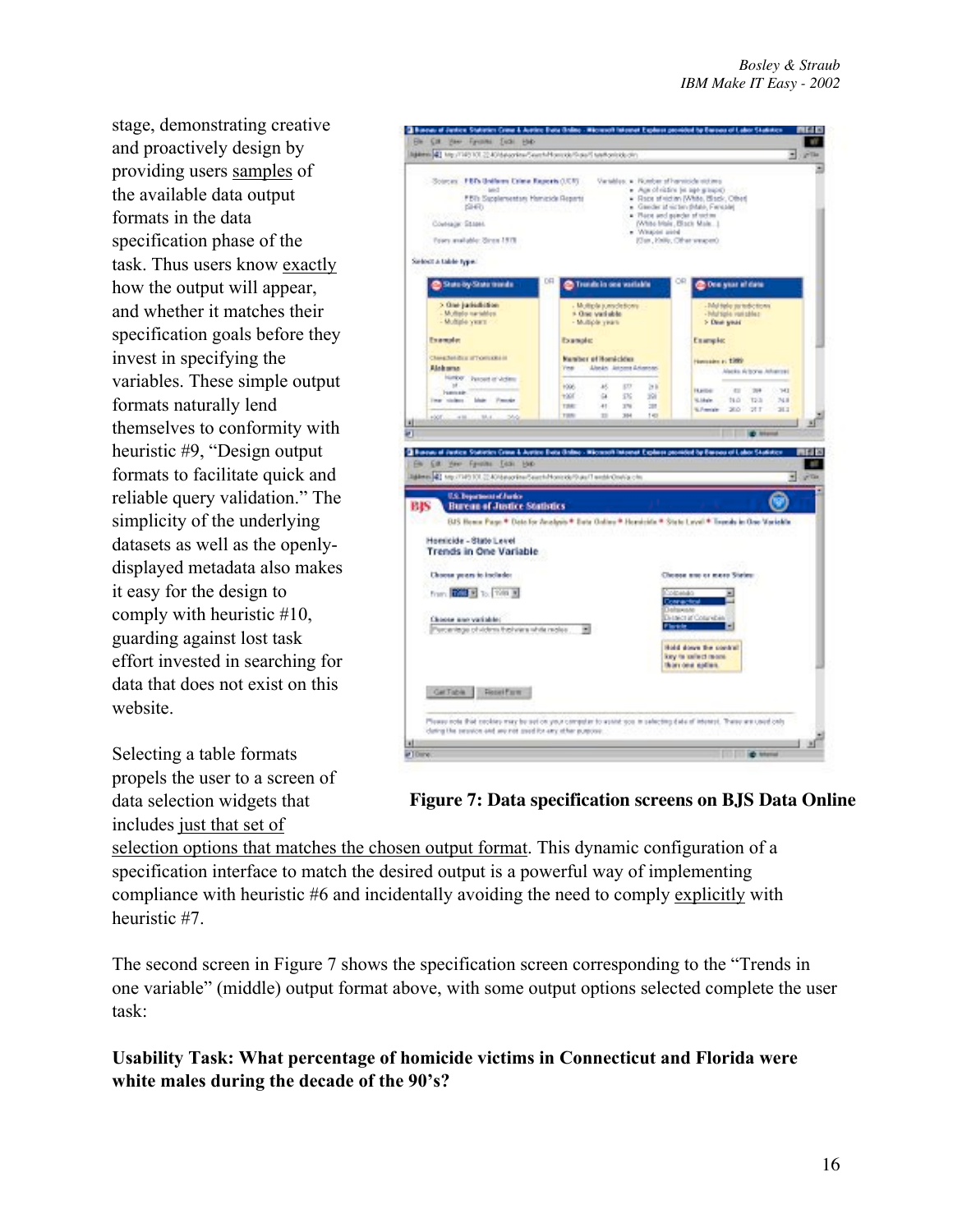Note the clear and visible instruction to support assimilation of the multiple-select option within the data selection widgets. This clearly demonstrates proactive compliance with heuristic #6 to provide clear and visible instructions. Further, labels for actions such as "Get Table" are transparent and predictable, demonstrating compliance with heuristic #4.

 One potential difficulty for users of this interface is the requirement to remain aware of both which of the three disjoint dataset the user is currently in and which dataset will have the data relevant to the current query task. In this example, this entails recalling from prior screens that the source for these data is the FBI's Uniform Crime Reports and Supplementary Homicide Report. Carrying that metadata information on to this screen could improve the design from the standpoint of heuristic #3, generally.

Since the structure and scope of the data available within each sector is simple to describe and define, like WONDER this data specification process omits the separate for reviewing and confirming data specifications step (heuristic #7) as unnecessary.

|                        |                        | Mens & Hgs VI At 18122 All detection Feasty Hostings Fluid fund on Tender Chalifornia                                                                                                                                                                           | $-22$<br>۰l       |
|------------------------|------------------------|-----------------------------------------------------------------------------------------------------------------------------------------------------------------------------------------------------------------------------------------------------------------|-------------------|
|                        | Percentage of victims  |                                                                                                                                                                                                                                                                 |                   |
|                        | that were white males: |                                                                                                                                                                                                                                                                 |                   |
| Water:                 | Connection             | <b>Horida</b>                                                                                                                                                                                                                                                   |                   |
| 1000                   | 367                    |                                                                                                                                                                                                                                                                 |                   |
| 1991                   | 43.3                   |                                                                                                                                                                                                                                                                 |                   |
| 1932                   | 28.4                   | 36.1                                                                                                                                                                                                                                                            |                   |
| 1201                   | 36.6                   | 248                                                                                                                                                                                                                                                             |                   |
| 1204                   | 361                    | 39.2                                                                                                                                                                                                                                                            |                   |
| 120%                   | 30.8                   | 26.01                                                                                                                                                                                                                                                           |                   |
| 1998                   | 293                    |                                                                                                                                                                                                                                                                 |                   |
| 1007                   | 278                    |                                                                                                                                                                                                                                                                 |                   |
| 1918                   | 32.8                   |                                                                                                                                                                                                                                                                 |                   |
| 1006                   | 41.6                   |                                                                                                                                                                                                                                                                 |                   |
| <b>Burger</b><br>3 A S |                        | lither data an unaraliable, the cells are blank of the year is not presented.<br>Data set-peloaited cab for these years in which the estimated number of homizides from the UDF is available and at least<br>liat of these forminies yest reported in the 23-8. |                   |
|                        |                        | Salarsan: Norday of homisides by born the PEPs Uniform Crime Regards JUCPE.<br>Characteristics of turnicales are flow the FBRI Engineeringly Homicale Prescht (SHR).                                                                                            |                   |
| ×                      |                        |                                                                                                                                                                                                                                                                 | ٠.                |
| or i Einna             |                        |                                                                                                                                                                                                                                                                 | <b>B</b> Internet |

**Figure 8: BJS Data Online Result Table**

Figure 8 shows the system output. Note that clear and complete metadata are again supplied at this stage. Further, the table supports quick, reliable validation of a match between the data requested and those supplied (heuristic #9.) The output (and by extension the site design) indirectly handles compliance with heuristic #10, avoiding search for non-available data, by omitting data that are missing or do not meet quality criteria that the notes clearly outline. For the heuristic review task, the user was able to complete a data specification despite the absence of some of the specific data elements,

since the specification terms did not extend to the level of detail represented by a single cell in the table.

As shown in Table 5, the review of BJS Crime and Justice Data Online almost exclusively reveals demonstrations of the proposed heuristics. Thus, in a formal usability testing review, we would predict that the overall success rate for this site would pattern more closely with CDC's WONDER than with FERRET. Based on the heuristic-driven evaluation we would predict only minor or cosmetic issues would be uncovered in the lab, with the single exception that users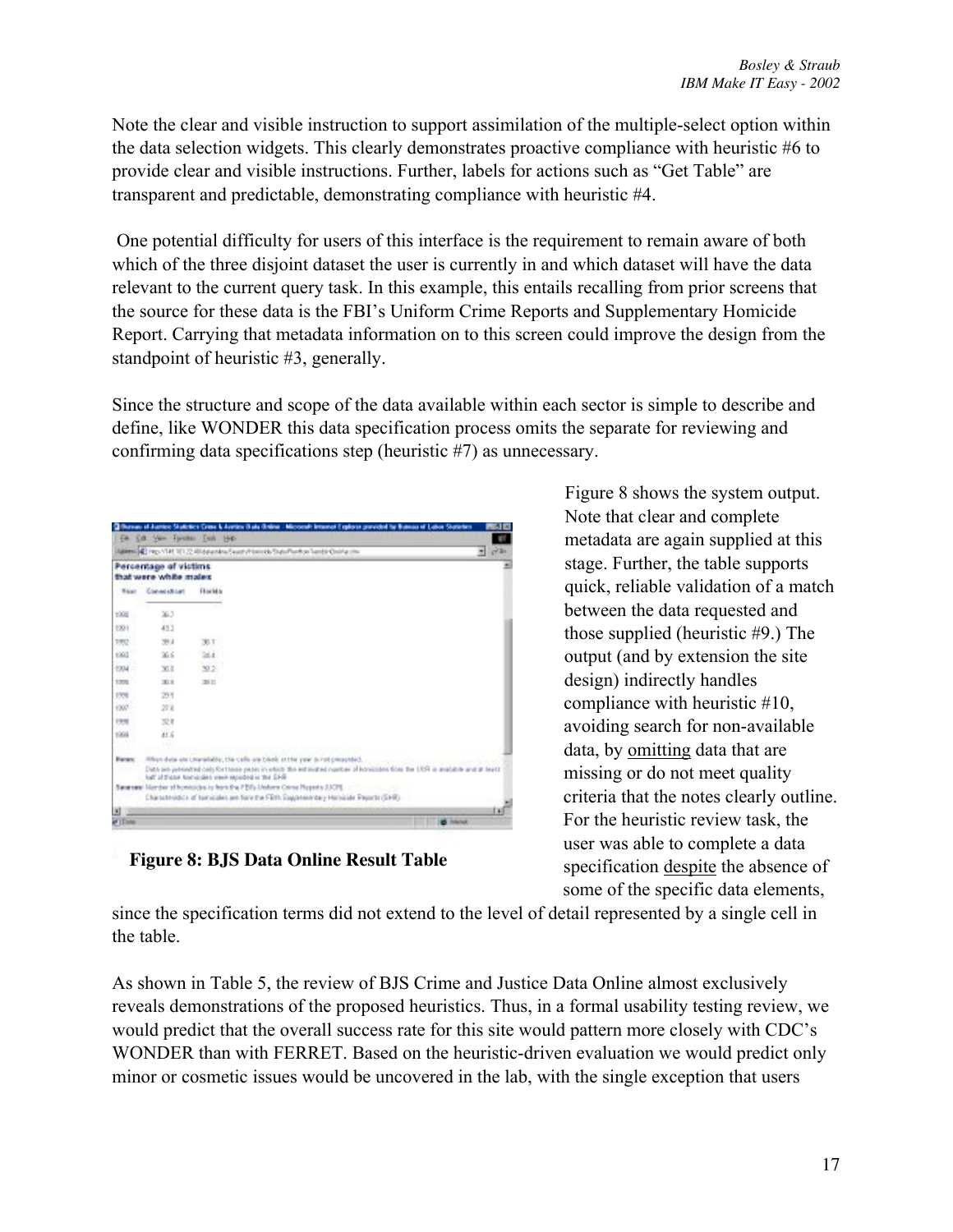| Table 5<br>Heuristics demonstrated and violated on BJS Crime & Justice Data Online |                     |                 |  |
|------------------------------------------------------------------------------------|---------------------|-----------------|--|
| Page in task flow                                                                  | <b>Demonstrated</b> | <b>Violated</b> |  |
| <b>Overview/Entry Page</b>                                                         | 2                   |                 |  |
| <b>Data Specification</b>                                                          | 1, 2, 3, 4, 5, 6, 7 | 3               |  |
| Data Specification 2                                                               |                     |                 |  |
| Data Output                                                                        | 9                   |                 |  |

might periodically demonstrate difficulty completing a task because they had unknowingly become mired in the wrong partition of the available but disjoint data sets.

# **Concluding Observations**

The heuristic-driven reviews presented here provide a preliminary foundation for validating the set of proposed heuristics as a useful framework for designing and analyzing highly interactive statistical interfaces. The review results lead us to hypothesize that of the three examples, end users would have the hardest time performing tasks using FERRET, and a relatively easier time performing a very similar task with CDC WONDER and the BJS Crime and Justice Data Online interface. In fact, independent usability tests of the FERRET interface discussed here resulted in significant frustration for non-expert participants while tests of BJS Crime and Justice Data Online uncovered no pervasive usability problems. For this reason, the FERRET interface is being extensively reworked. While no comparable data is available for WONDER, a formal enduser test to evaluate whether the usability results are generally congruent with the review findings is under consideration.

Interestingly, the review of FERRET served to crystallize two additional meta-considerations for the application of heuristics in design and interface evaluation. First, the cumulative usability of an interface entails not only the relationship between the frequency of positive and negative instantiations of design heuristics, but also a consideration of the temporal sequence and local density of the occurrences of these tokens within the task flow. That is, any benefit gained by thoughtful design late in the task flow can be fundamentally offset by heuristic violations occurring early in the task flow. Second, effective design constitutes a global understanding of the intended context for heuristics and appropriate application of the complete set. Even armed with clear, concise guidelines, interactive statistical interface design is not a simple activity.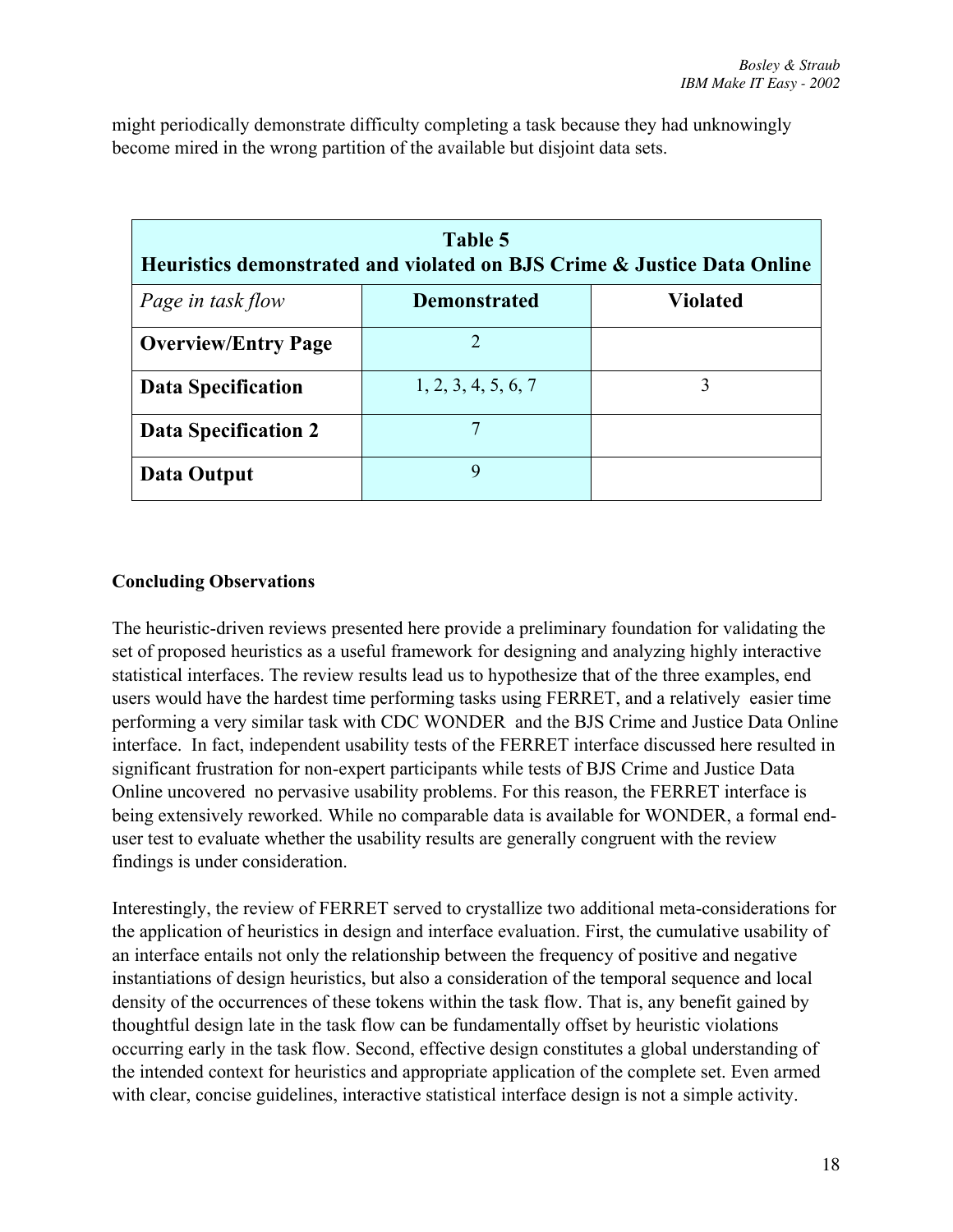In summary, the work presented represents a first step in refining and validating our proposed set of design heuristics for interactive statistical database interfaces. Through additional evaluation, testing and review, we expect to develop converging and more comprehensive evidence that, appropriately applied, these heuristics can serve to provide interface developers clear guidance in the initial design process. In addition, we hope that by providing clear, foundational guidance, more agencies and developers will feel able to confidently design and implement highly interactive websites providing their users with greater capability find and retrieve just that data which is highly relevant data for their purposes easily, quickly, and with a high level of confidence.